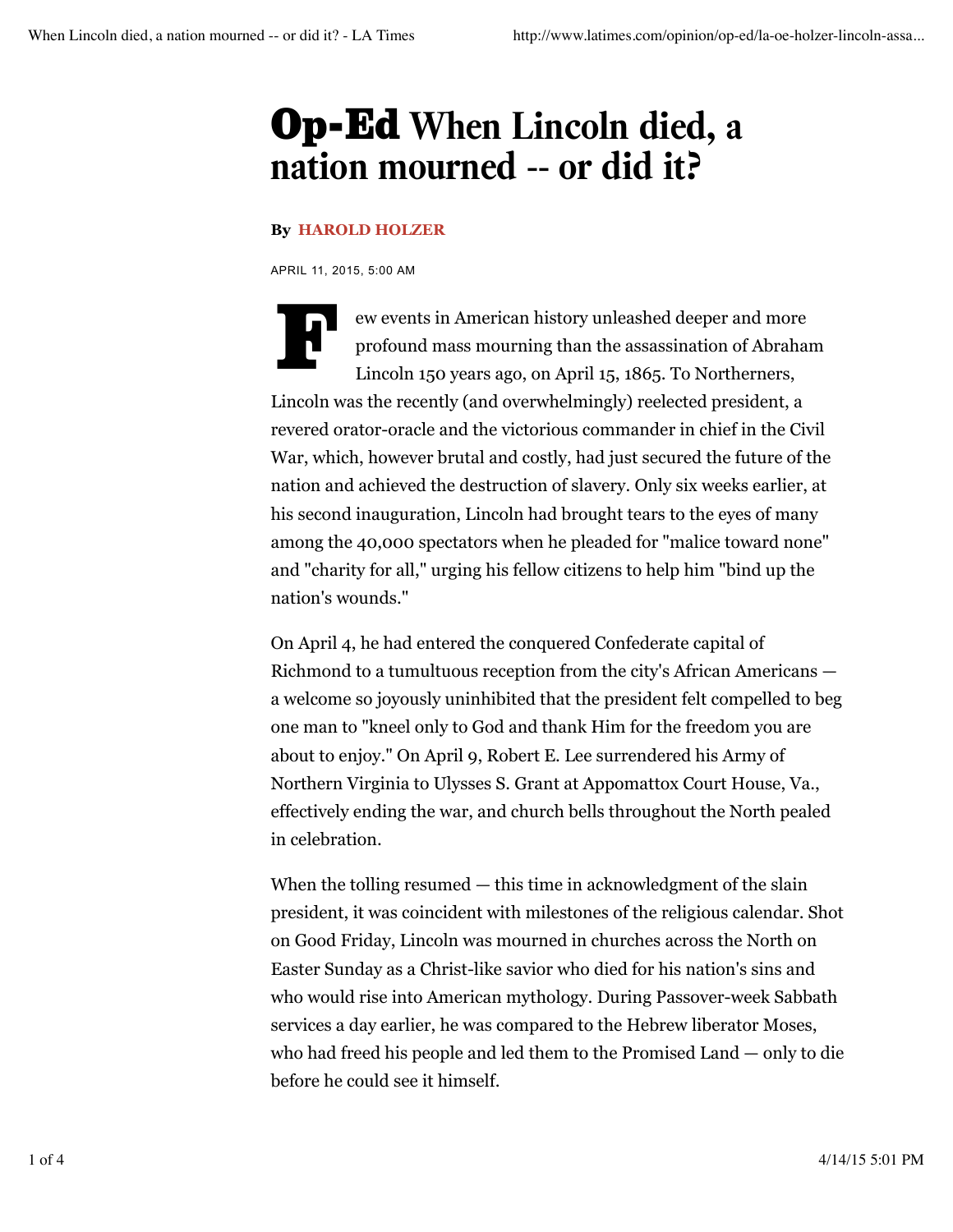All that said, lamentation for Lincoln was far from universal, even in the north. Some Northern soldiers — "Lincoln's Men," as author William C. Davis has called them — particularly Democrats, seemed more eager to celebrate than mourn. James Walker of the 8th California Infantry, for one, blurted out his opinion that the late president was "a Yankee son of a bitch" who "ought to have been killed long ago." For this outburst he was court-martialed and sentenced to death, but an appeals court commuted the harsh sentence. In the Confederacy, the Chattanooga Daily Rebel lived up to its insurrectionary name by crowing: "Old Abe has gone to answer before the bar of God for the innocent blood which he has permitted to be shed, and his efforts to enslave a free people" — meaning Southern whites.

Nor were Southern racists and fiercely anti-Lincoln Northern Democrats the only ones who welcomed the president's death. As historian Martha Hodes reminds us in her new book, "Mourning Lincoln," Radical Republicans, the most liberal members of the president's party, had feared for years that Lincoln would make Reconstruction too easy for the Confederate States and their leaders, and make the achievement of civil rights too hard for newly freed African Americans.

Rep. George Julian of Indiana, who had criticized Lincoln for his so-called "policy of mercy," confided to his diary after the assassination that the "universal feeling among radical men here is that his death is a godsend." Sen. Zachariah Chandler of Michigan agreed. God had permitted Lincoln to live, he told his wife, only "as long as he was usefull & then substituted a better man to finish the work."

By "a better man" Chandler meant Andrew Johnson, the vice president who succeeded Lincoln. In this assessment, as it turned out, Chandler and other progressives proved dead wrong. Though Johnson (unlike Lincoln) harbored a "usefull" hatred for the Southern aristocracy, he possessed no benevolence at all for African Americans. Johnson proved deeply racist a horrendous choice for second spot on the 1864 Republican ticket — and by 1865 intractably opposed to civil and voting rights for ex-slaves. For the next four years, Congress would wage a fierce struggle with Johnson over Reconstruction policies, a battle that led to his impeachment. He survived his Senate trial by a single vote. PHOTOS & VIDEO >

| Q                    |                          |
|----------------------|--------------------------|
| SUBSCRIBE   LOG IN   |                          |
| <b>MEMBER CENTER</b> |                          |
| PLACE AN AD          |                          |
| LOCAL                | ⟩                        |
| <b>CALIFORNIA</b>    | $\mathbf{\lambda}$       |
| <b>SPORTS</b>        | $\mathbf{\lambda}$       |
| <b>ENTERTAINMENT</b> | $\mathbf{\lambda}$       |
| <b>BUSINESS</b>      | $\mathbf{\lambda}$       |
| <b>OPINION</b>       | $\overline{\phantom{1}}$ |
| <b>NATION</b>        | $\mathbf{\mathbf{b}}$    |
| <b>WORLD</b>         | $\mathbf{\lambda}$       |
| LIFESTYLE            | $\overline{\phantom{1}}$ |
| <b>TRAVEL</b>        | ⟩                        |
| AUTOS                | $\mathbf{\mathcal{E}}$   |
| <b>REAL ESTATE</b>   | $\mathbf{\mathcal{P}}$   |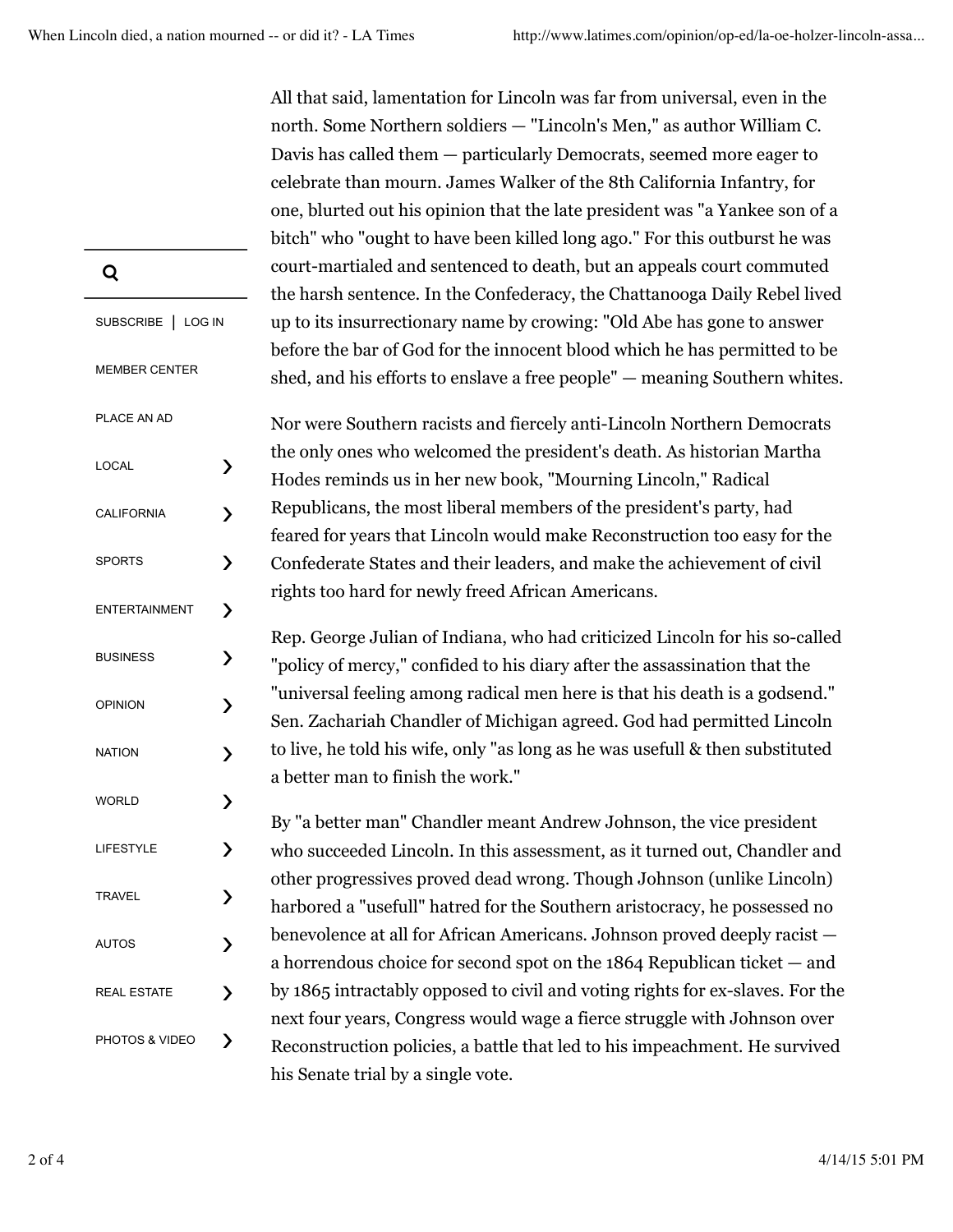|                      |                                                                           | Unknown until then was the spark that set off the man who arguably         |  |
|----------------------|---------------------------------------------------------------------------|----------------------------------------------------------------------------|--|
|                      |                                                                           | hated Lincoln most of all. At Johnson's impeachment trial it was revealed  |  |
|                      | that Lincoln's assassin, John Wilkes Booth, had been inspired to slay the |                                                                            |  |
|                      |                                                                           | president after hearing him speak publicly on Reconstruction from the      |  |
|                      |                                                                           | White House on April 11. That night, Lincoln did just what his progressive |  |
|                      |                                                                           | critics doubted he would do: He became the first American president to     |  |
| Q SEARCH             |                                                                           | propose suffrage for "the colored man," albeit at first only for "the very |  |
|                      |                                                                           | intelligent andthose who serve our cause as soldiers."                     |  |
| SUBSCRIBE   LOG IN   |                                                                           |                                                                            |  |
|                      |                                                                           | Not enough to satisfy the Radical Republicans, perhaps, but more than      |  |
| <b>MEMBER CENTER</b> |                                                                           | enough to send the already frustrated and unhinged Booth into a frenzy of  |  |
|                      |                                                                           | revenge. "That is the last speech he will ever make," Booth vowed to a     |  |
| PLACE AN AD          |                                                                           | cohort in the crowd that evening.                                          |  |
| LOCAL                | ⟩                                                                         | It was.                                                                    |  |
| <b>CALIFORNIA</b>    | $\mathcal Y$                                                              | And for many - though admittedly not all - Americans, the mourning         |  |
|                      |                                                                           | continues.                                                                 |  |
| <b>SPORTS</b>        | ⟩                                                                         |                                                                            |  |
|                      |                                                                           | Harold Holzer, the recipient of the 2015 Gilder Lehrman Lincoln Prize, is  |  |
| <b>ENTERTAINMENT</b> | $\mathcal Y$                                                              | the author, most recently, of "President Lincoln Assassinated!!" and       |  |
| <b>BUSINESS</b>      | ゝ                                                                         | "Lincoln and the Power of the Press."                                      |  |
|                      |                                                                           | Follow the Opinion section on Twitter @latimesopinion and                  |  |
| <b>OPINION</b>       | ⟩                                                                         | <b>Facebook</b>                                                            |  |
|                      |                                                                           |                                                                            |  |
| <b>NATION</b>        | ゝ                                                                         | Copyright © 2015, Los Angeles Times                                        |  |
| <b>WORLD</b>         |                                                                           |                                                                            |  |
|                      |                                                                           |                                                                            |  |
| <b>LIFESTYLE</b>     |                                                                           |                                                                            |  |
|                      |                                                                           |                                                                            |  |
| <b>TRAVEL</b>        |                                                                           |                                                                            |  |
| <b>AUTOS</b>         |                                                                           |                                                                            |  |
|                      |                                                                           |                                                                            |  |
| <b>REAL ESTATE</b>   | እ                                                                         |                                                                            |  |
|                      |                                                                           |                                                                            |  |
| PHOTOS & VIDEO       | ▸                                                                         |                                                                            |  |